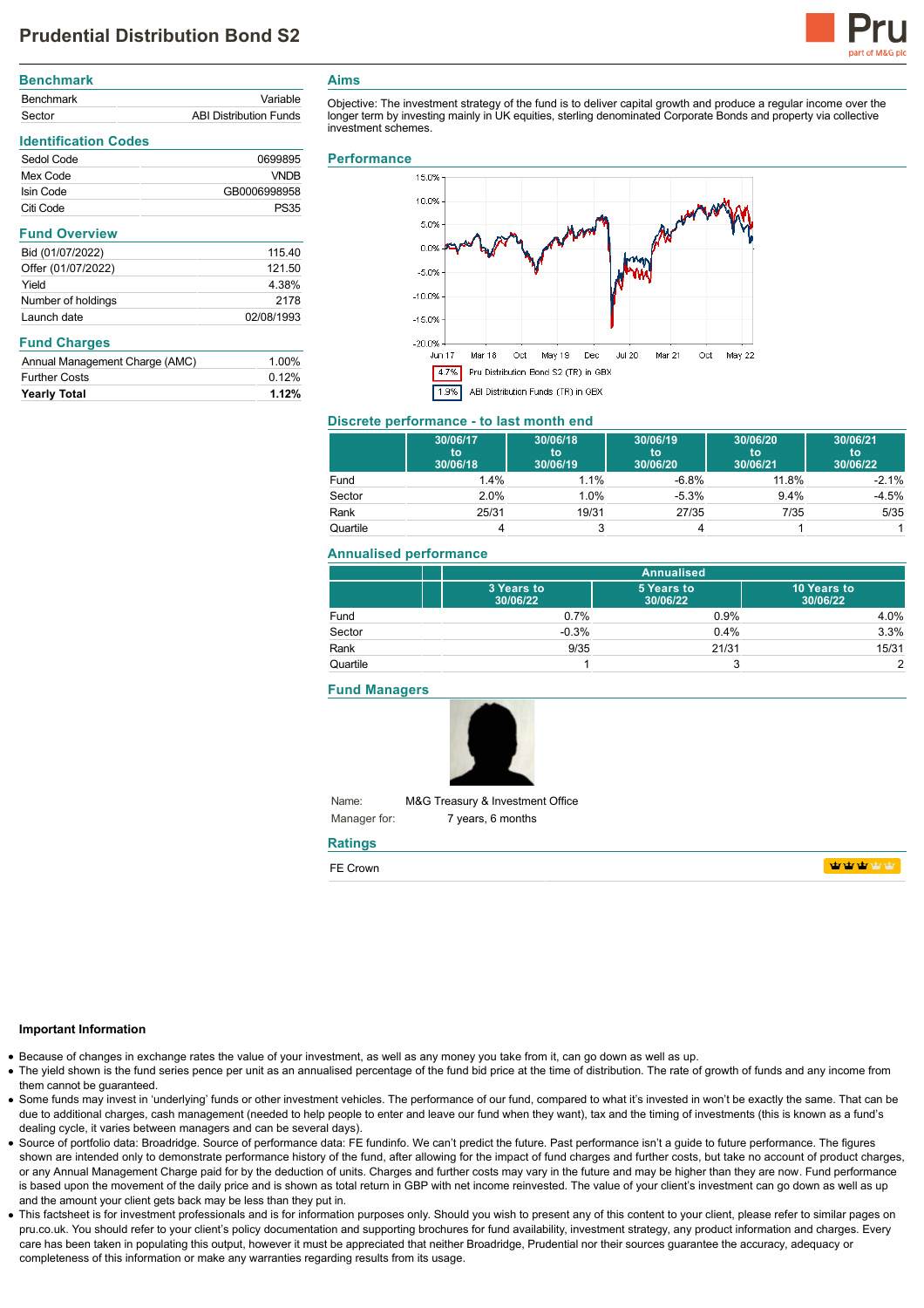

Portfolio data accurate as at: **31/05/22**

#### **Top 10 Fund Holdings**

| <b>Name</b>                                                      | % Weight |
|------------------------------------------------------------------|----------|
| 1 M&G Dividend Class C GBP                                       | 49.95%   |
| 2 M&G (1) Sterling Investment Grade Corporate Bond Class Z2A GBP | 28.93%   |
| 3 M&G Feeder of Property Portfolio Class I GBP                   | 14.34%   |
| 4 M&G Emerging Markets Bond Class PP GBP                         | 2.36%    |
| 5 Eastspring Asian Local Bond Class E                            | 1.94%    |
| 6 Eastspring Asian Bond Class EG (hedged)                        | 0.58%    |
| 7 FUT INIT MARGIN JPMSFUT GBP Prvt                               | 0.07%    |

#### **Top 10 Holdings**

| <b>Name</b>                | % Weight |
|----------------------------|----------|
| 1 BP                       | 3.53%    |
| 2 BRITISH AMERICAN TOBACCO | 3.07%    |
| 3 GSK                      | 2.63%    |
| 4 ASTRAZENECA              | 2.54%    |
| 5 RIO TINTO                | 2.34%    |
| 6 IMPERIAL BRANDS          | 1.93%    |
| 7 HSBC HOLDINGS            | 1.50%    |
| 8 LLOYDS BANKING GROUP     | 1.46%    |
| 9 NATIONAL GRID            | 1.41%    |
| 10 SHELL                   | 1.38%    |

## **Important Information**

Because of changes in exchange rates the value of your investment, as well as any money you take from it, can go down as well as up.

The Industry Classification Benchmark is a product of FTSE International Limited and has been licensed for use.

"Prudential" is a trading name of The Prudential Assurance Company Limited, which is registered in England and Wales. Registered office at 10 Fenchurch Avenue, London EC3M 5AG. Registered number 15454. Authorised by the Prudential Regulation Authority and regulated by the Financial Conduct Authority and the Prudential Regulation Authority.